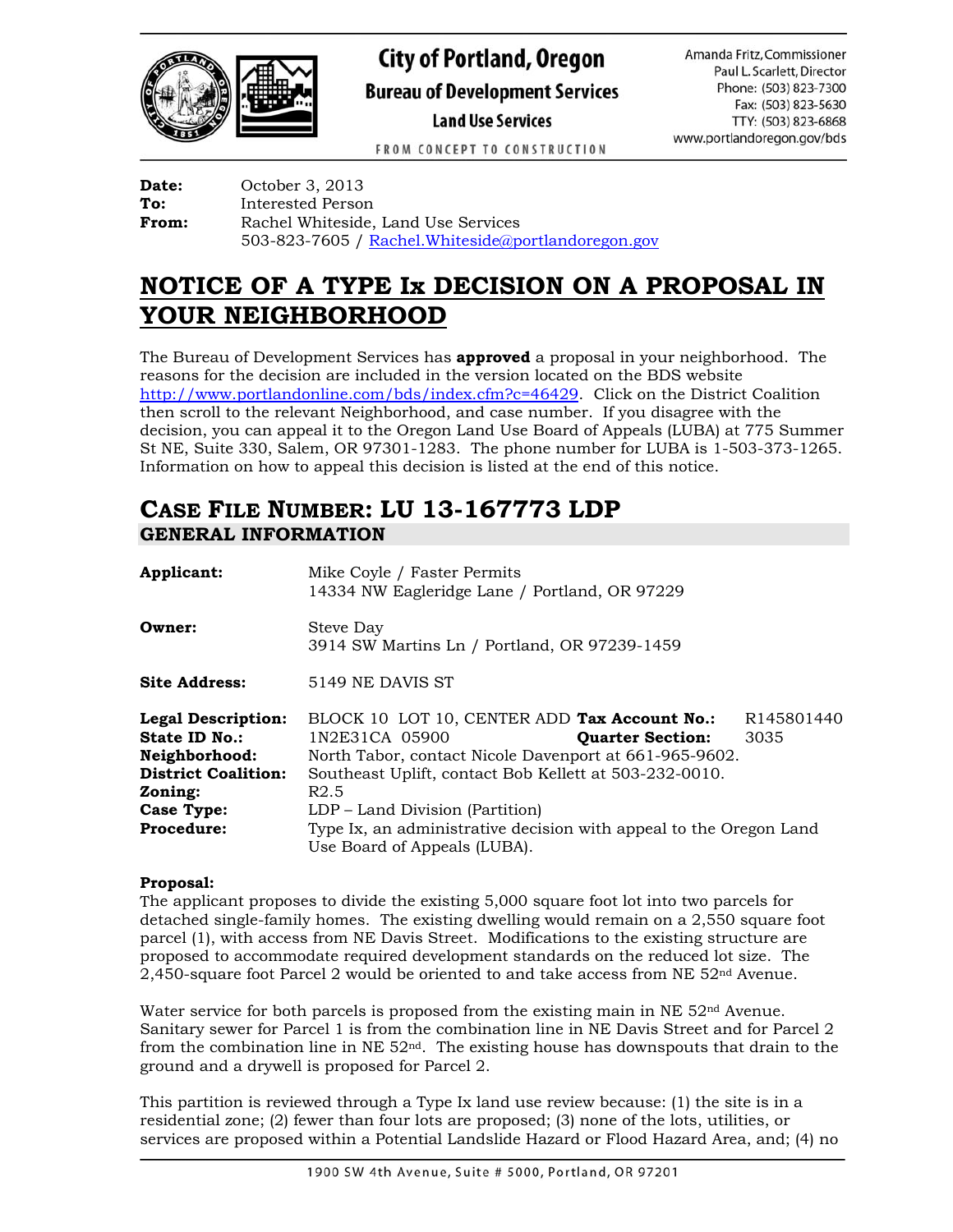other concurrent land use reviews (such as an Adjustment, Design Review, or Environmental Review) are requested or required (see 33.660.110).

For purposes of State Law, this land division is considered a partition. To partition land is to divide an area or tract of land into two or three parcels within a calendar year (See ORS 92.010). ORS 92.010 defines "parcel" as a single unit of land created by a partition of land. The applicant's proposal is to create 2 units of land. Therefore this land division is considered a partition.

#### **Relevant Approval Criteria:**

In order to be approved, this proposal must comply with the approval criteria of *Title 33*. The relevant criteria are found in **Section 33.660.120, Approval Criteria for Land Divisions in Open Space and Residential Zones.**

## **FACTS**

**Site and Vicinity:** The flat corner lot site is developed with a single family home that is oriented toward the corner of NE Davis Street and  $52<sup>nd</sup>$  Avenue. The modestly sized home is consistent with other single-family homes in the area. The site is bordered to the west and north by older duplex development. This mix of one and two-family structures is characteristic of the vicinity and R2.5 zoning. There is higher density multi-dwelling development to the south along E Burnside Street and commercial office development to the north along NE Glisan Street. The Providence Hospital campus is less than 1,000 feet to the north and there is a Portland Police Bureau facility less than 1,000 feet to the southwest.

#### **Infrastructure:**

 **Streets –** The site has approximately 50 feet of frontage on NE Davis Street and 100 feet of frontage on NE  $52<sup>nd</sup>$  Avenue. There is one driveway entering the site that serves the existing house on the site. At this location, both streets are classified as Local Service Streets for all modes in the Transportation System Plan (TSP). Tri-Met provides transit service approximately 538 feet from the site at E Burnside Street via Bus 20.

At this location, NE Davis Street has a 28-foot curb to curb paved surface within a 60-foot right-of-way with parking on both sides. The pedestrian corridor includes a 10-foot wide planter area, curb, 5-foot sidewalk and a 1-foot wide buffer at the back of the sidewalk (10- 5-1 configuration). NE  $52<sup>nd</sup>$  Avenue has a 26-foot curb to curb paved surface within a 50foot right-of-way with parking on both sides. The pedestrian corridor includes a 5-foot wide planter area, curb, 6-foot sidewalk and a 1-foot wide buffer at the back of the sidewalk (5-6- 1 configuration).

 **Water Service –** There is an existing 8-inch CI water main in NE 52nd Avenue. The existing house is served by a 5/8-inch metered service from this main.

**Sanitary Service** - There is a 20-inch vitrified clay public combined gravity sewer located in NE 52nd Avenue and an 87-inch concrete public combined gravity sewer located in NE Davis Street.

**Zoning:** The R2.5 designation is one of the City's single-dwelling zones which is intended to preserve land for housing and to promote housing opportunities for individual households. The zone implements the comprehensive plan policies and designations for single-dwelling housing.

Land Use History: City records indicate there are no prior land use reviews for this site.

**Agency Review:** Several Bureaus have responded to this proposal and relevant comments are addressed under the applicable approval criteria. Exhibits "E" contain the complete responses.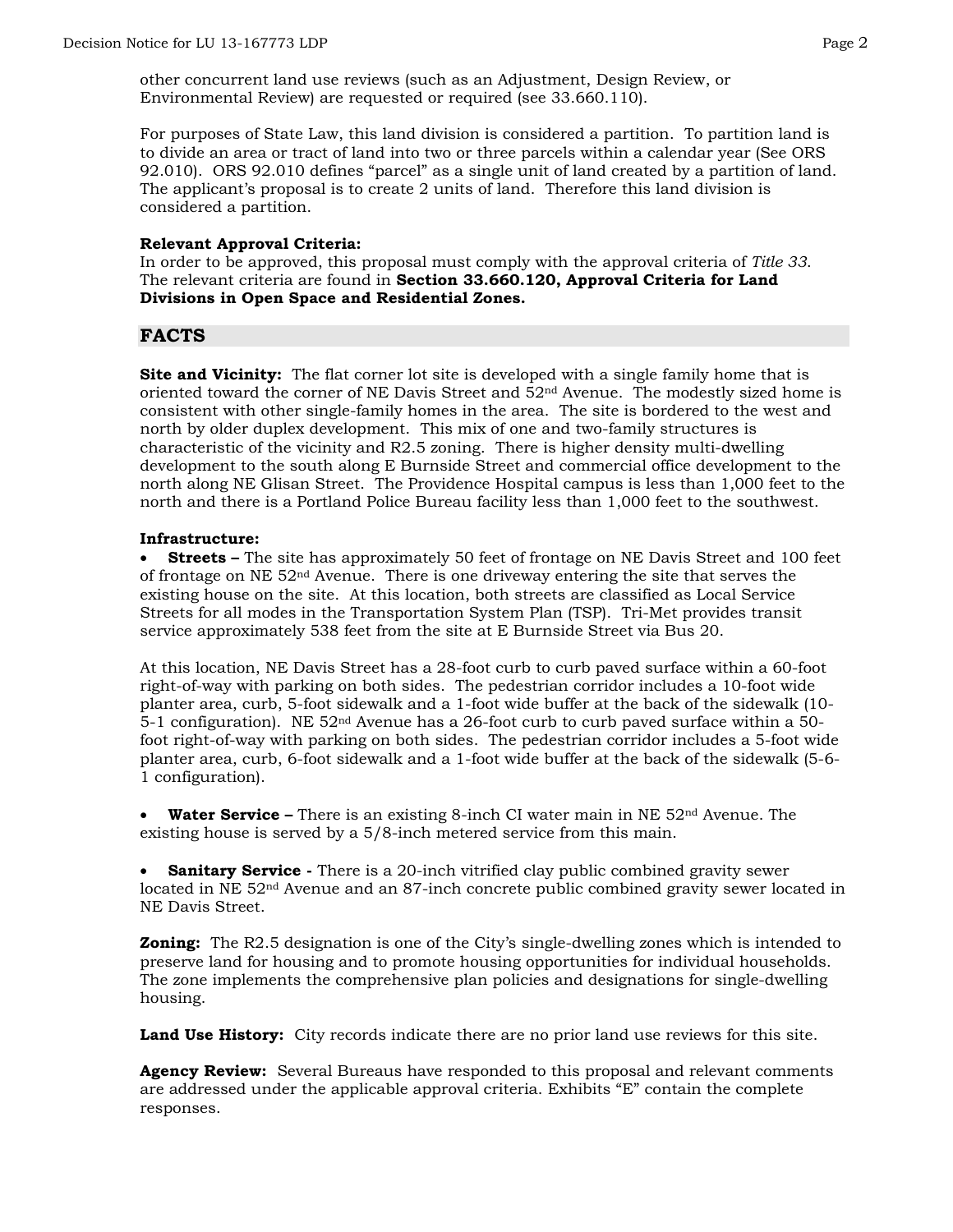**Neighborhood Review:** A Notice of Proposal in Your Neighborhood was mailed on **August 23, 2013**. No written responses have been received from the Neighborhood Association or notified property owners in response to the proposal.

## **ZONING CODE APPROVAL CRITERIA**

#### *APPROVAL CRITERIA FOR LAND DIVISIONS IN OPEN SPACE AND RESIDENTIAL ZONES*

#### *33.660.120 The Preliminary Plan for a land division will be approved if the review body finds that the applicant has shown that all of the following approval criteria have been met.*

Due to the specific location of this site, and the nature of the proposal, some of the criteria are not applicable. The following table summarizes the criteria that are not applicable. Applicable criteria are addressed below the table.

| Criterion               | <b>Code Chapter/Section</b><br>and Topic | Findings: Not applicable because:                    |  |  |
|-------------------------|------------------------------------------|------------------------------------------------------|--|--|
| B                       | 33.630 - Tree Preservation               | No significant trees or trees in excess of 6 inches  |  |  |
|                         |                                          | in diameter are located fully on the site or outside |  |  |
|                         |                                          | of the environmental zone on the site.               |  |  |
| $\mathbf C$             | 33.631 - Flood Hazard Area               | The site is not within the flood hazard area.        |  |  |
| D                       | 33.632 - Potential                       | The site is not within the potential landslide       |  |  |
|                         | Landslide Hazard Area                    | hazard area.                                         |  |  |
| E                       | 33.633 - Phased Land                     | A phased land division or staged final plat has not  |  |  |
|                         | Division or Staged Final                 | been proposed.                                       |  |  |
|                         | Plat                                     |                                                      |  |  |
| $\mathbf F$             | 33.634 - Recreation Area                 | The proposed density is less than 40 units.          |  |  |
| $\overline{H}$          | 33.636 - Tracts and                      | No tracts or easements have been proposed or will    |  |  |
|                         | Easements                                | be required.                                         |  |  |
| $\overline{\mathsf{J}}$ | 33.640 - Streams, Springs,               | No streams, springs, or seeps are evident on the     |  |  |
|                         | and Seeps                                | site outside of environmental zones.                 |  |  |
| L                       | 33.654.110.B.2 - Dead end                | No dead end streets are proposed.                    |  |  |
|                         | streets                                  |                                                      |  |  |
|                         | 33.654.110.B.3 -                         | The site is not located within an I zone.            |  |  |
|                         | Pedestrian connections in                |                                                      |  |  |
|                         | the I zones                              |                                                      |  |  |
|                         | 33.654.110.B.4 - Alleys in               | No alleys are proposed or required.                  |  |  |
|                         | all zones                                |                                                      |  |  |
|                         | $33.654.120.C.3.c -$                     | No turnarounds are proposed or required.             |  |  |
|                         | Turnarounds<br>33.654.120.D - Common     |                                                      |  |  |
|                         |                                          | No common greens are proposed or required.           |  |  |
|                         | Greens<br>33.654.120.E - Pedestrian      | There are no pedestrian connections proposed or      |  |  |
|                         | Connections                              | required.                                            |  |  |
|                         | 33.654.120.F - Alleys                    | No alleys are proposed or required.                  |  |  |
|                         | 33.654.120.G - Shared                    | No shared courts are proposed or required.           |  |  |
|                         | Courts                                   |                                                      |  |  |
|                         | 33.654.130.B - Existing                  | No public dead-end streets or pedestrian             |  |  |
|                         | public dead-end streets                  | connections exist that must be extended onto the     |  |  |
|                         | and pedestrian connections               | site.                                                |  |  |
|                         | 33.654.130.C - Future                    | No dead-end street or pedestrian connections are     |  |  |
|                         | extension of dead-end                    | proposed or required.                                |  |  |
|                         | streets and pedestrian                   |                                                      |  |  |
|                         | connections                              |                                                      |  |  |
|                         | 33.654.130.D - Partial                   | No partial public streets are proposed or required.  |  |  |
|                         | rights-of-way                            |                                                      |  |  |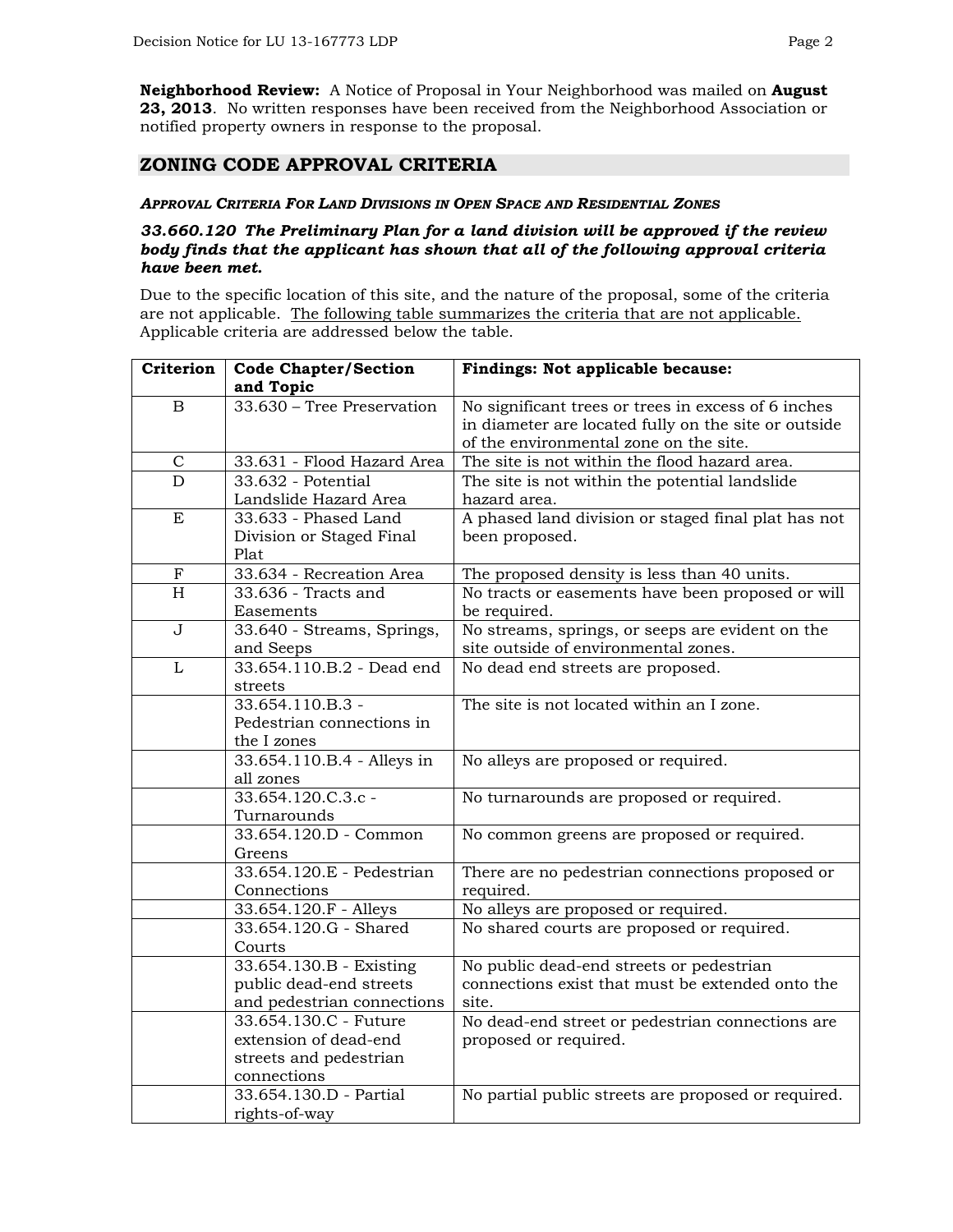### **Applicable Approval Criteria are:**

#### **A. Lots. The standards and approval criteria of Chapters 33.605 through 33.612 must be met.**

**Findings:** Chapter 33.611 contains the density and lot dimension requirements applicable in the R2.5 zone. Minimum density in the R2.5 zone is one unit per 5,000 square feet and the maximum density is one unit per 2,500 square feet. The site has a minimum required density of 1 unit and a maximum density of 2 units. The applicant is proposing 2 single family parcels. The density standards are therefore met.

The lot dimensions required and proposed are shown in the following table:

|                          | Min. Lot<br>Area<br>(square<br>feet) | Max. Lot<br>Area<br>(square<br>feet) | Min. Lot<br>Width*<br>(feet) | Min.<br>Depth<br>(feet) | Min.<br><b>Front Lot</b><br>Line<br>(feet) |
|--------------------------|--------------------------------------|--------------------------------------|------------------------------|-------------------------|--------------------------------------------|
| R <sub>2.5</sub><br>Zone | 1,600                                | <b>NA</b>                            | 36                           | 40                      | 30                                         |
| Parcel                   | 2,550                                |                                      | 50                           | 51                      | 50                                         |
| Parcel<br>2              | 2,450                                |                                      | 49                           | 50                      | 49                                         |

\* Width is measured by placing a rectangle along the minimum front building setback line specified for the zone. The rectangle must have a minimum depth of 40 feet, or extend to the rear of the property line, whichever is less.

The findings above show that the applicable density and lot dimension standards are met. Therefore, this criterion is met.

#### **G. Clearing, Grading and Land Suitability. The approval criteria of Chapter 33.635, Clearing, Grading and Land Suitability must be met.**

#### **Findings:**

#### *Clearing and Grading*

The regulations of Chapter 33.635 ensure that the proposed clearing and grading is reasonable given the infrastructure needs, site conditions, tree preservation requirements, and limit the impacts of erosion and sedimentation to help protect water quality and aquatic habitat.

In this case, the site is primarily flat and is not located within the Potential Landslide Hazard Area. Therefore, no significant clearing or grading will be required on the site to make the new lots developable. In addition, there are no trees required to be preserved in the areas where new development on the site is anticipated. This criterion is met.

#### *Land Suitability*

The site is currently in residential use, and there is no record of any other use in the past. Although the site is currently connected to the public sanitary sewer, there is an old cesspool on the site. The City has no record that this facility was ever decommissioned. Prior to final plat, the applicant must meet the requirements of the Site Development Section of the Bureau of Development Services for the decommissioning of this facility. With a condition requiring final inspection for a decommissioning permit, the new lots can be considered suitable for new development, and this criterion is met.

#### **I. Solar access. If single-dwelling detached development is proposed for the site, the approval criteria of Chapter 33.639, Solar Access, must be met.**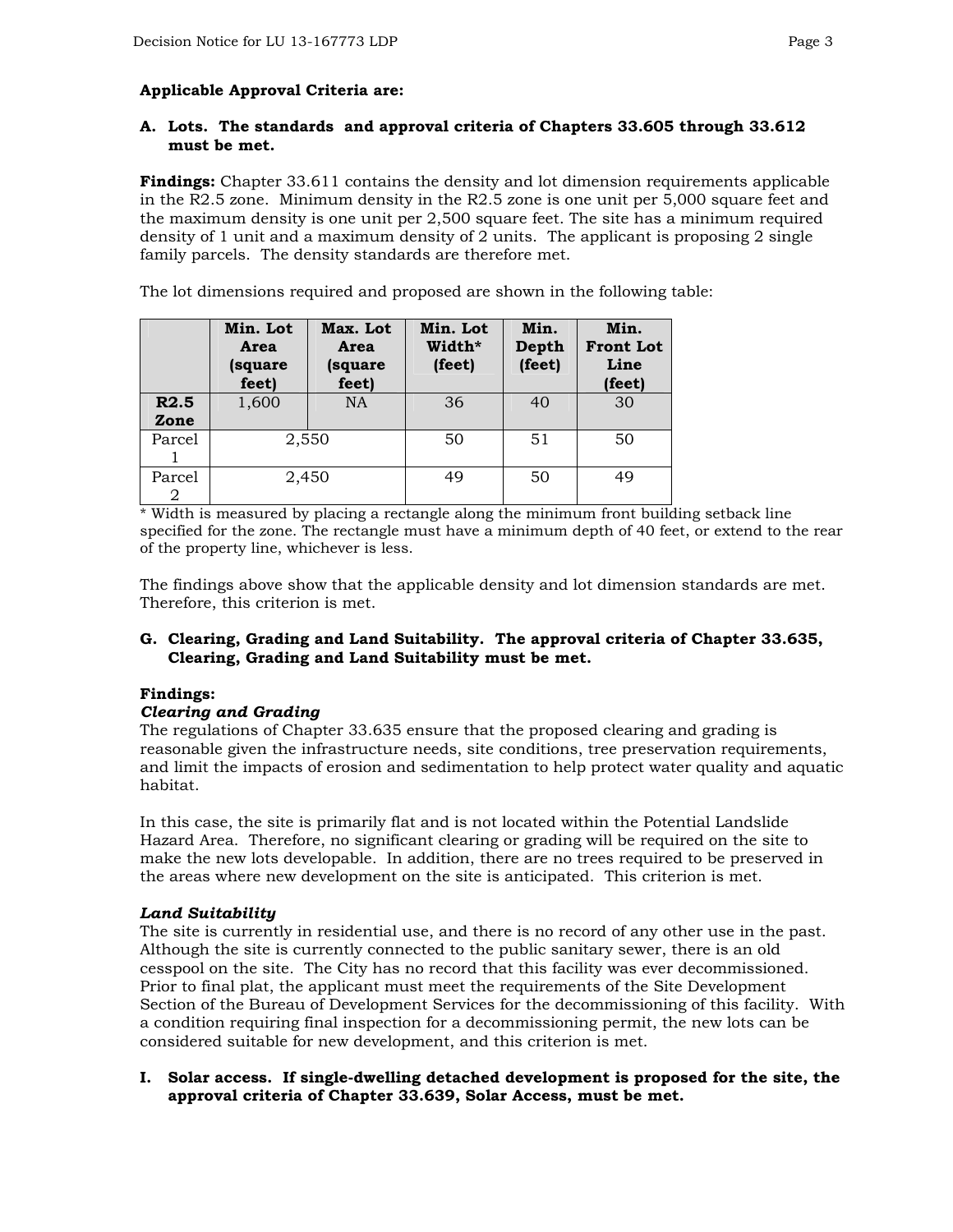**Findings:** The solar access regulations encourage variation in the width of lots to maximize solar access for single-dwelling detached development and minimize shade on adjacent properties.

All of the proposed lots are on the west side of a north-south oriented street. Parcel 1 will be on the northwest corner of an east-west oriented street, and will be the same width as adjacent lots. This criterion is therefore met.

#### **K. Transportation impacts. The approval criteria of Chapter 33.641, Transportation Impacts, must be met; and,**

#### **L. Services and utilities. The regulations and criteria of Chapters 33.651 through 33.654, which address services and utilities, must be met.**

**Findings:** The regulations of Chapter 33.641 allow the traffic impacts caused by dividing and then developing land to be identified, evaluated, and mitigated for if necessary. Chapters 33.651 through 33.654 address water service standards, sanitary sewer disposal standards, stormwater management, utilities and rights of way. The criteria and standards are met as shown in the following table:

**33.651 Water Service standard –** See Exhibit E.3 for detailed bureau comments.

The Water Bureau has indicated that service is available to the site, as noted on page 2 of this report. The water service standards of 33.651 have been verified.

**33.652 Sanitary Sewer Disposal Service standards** – See Exhibit E.1 for detailed comments.

The Bureau of Environmental Services has indicated that service is available to the site, as noted on page 2 of this report. The sanitary sewer service standards of 33.652 have been verified.

As a result of the proposed land division, the existing sewer connection that serves the house on Parcel 1 will cross over Parcel 2 to reach the sewer main in NE  $52<sup>nd</sup>$  Avenue. The applicant must obtain a plumbing permit to cap the existing sewer connection and establish a new service for the house located entirely on Parcel 1. Any required plumbing permits must receive final inspection approval prior to Final Plat approval.

**33.653.020 & .030 Stormwater Management criteria and standards –** See Exhibit E.1

No stormwater tract is proposed or required. Therefore, criterion A is not applicable.

BES has reviewed the stormwater report dated August 1, 2013. The report includes Simplified Approach infiltration test results of 3 inches per hour. The applicant proposes onsite infiltration by means of two Flo-Well drywells for the proposed structure on Parcel 2. The Preliminary Utility Plan provided by Emerio Design dated August 16, 2013 shows two proposed Flo-Well drywells with no dimensions showing that they can meet setback requirements. Prior to final plat approval, provide a supplemental plan demonstrating that proposed stormwater facilities on Parcel 2 can meet setback requirements.

#### **33.654.110.B.1 Through streets and pedestrian connections**

Generally, through streets should be provided no more than 530 feet apart and at least 200 feet apart. No street connections have been identified in the vicinity of this property in the Portland Master Street Plan document. The subject block and surrounding area satisfy the above referenced connectivity goals. PBOT has indicated they have no concerns relative to connectivity or locations of rights-of-way associated with the proposed land division.

For these reasons, this criterion is met.

**33.641 – Transportation Impacts – 33.641.020 and 33.641.030** 

**33.654.120.B & C Width & elements of the right-of-way –** See Exhibit E.2 for bureau comment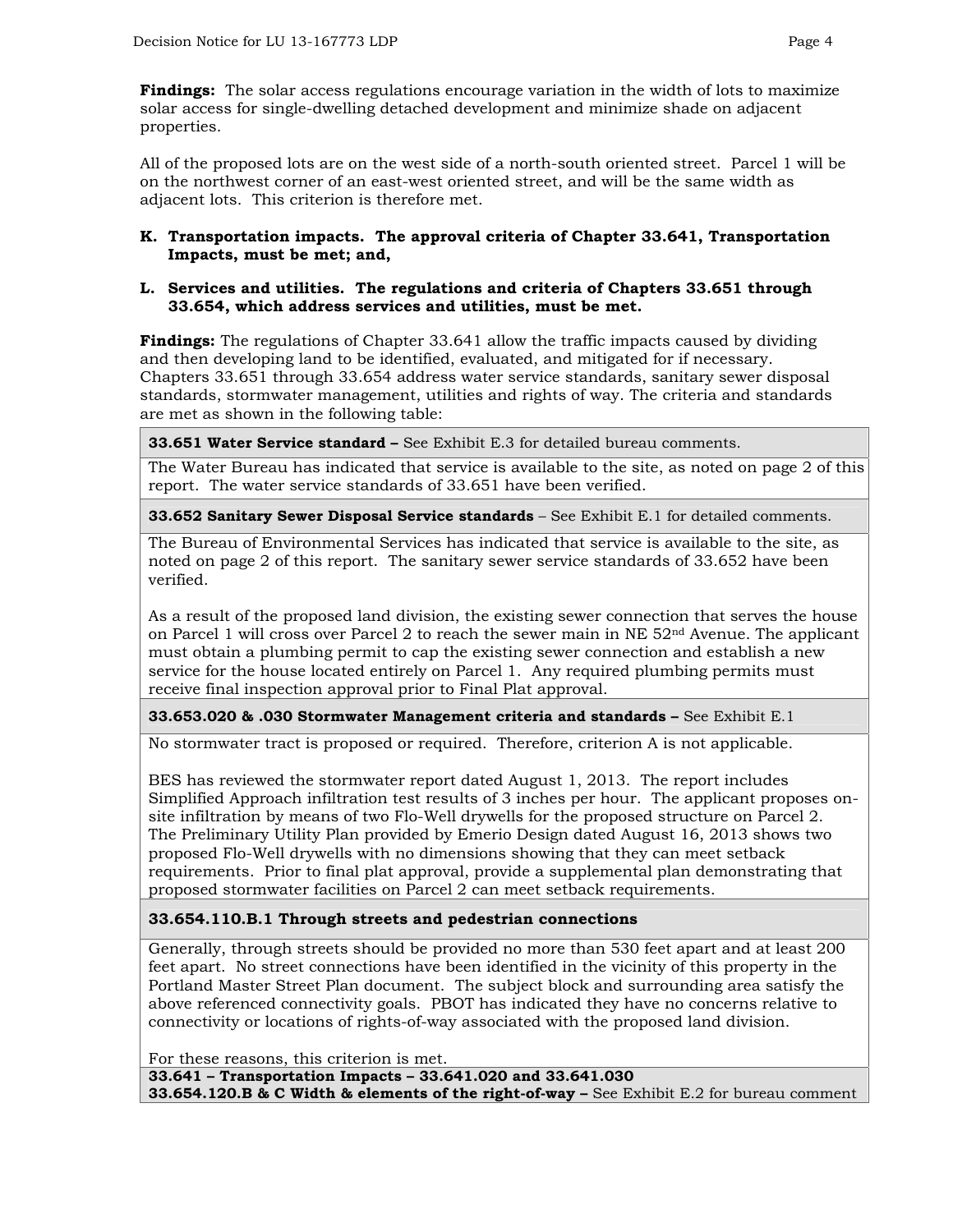In reviewing this land division, Portland Transportation relies on accepted civil and traffic engineering standards and specifications to determine if existing street improvements for motor vehicles, pedestrians and bicyclists can safely and efficiently serve the proposed new development. Portland Transportation has not identified or been made aware of any factors related to this proposal that lead to a conclusion other than that one additional dwelling can be safely served by this existing street without having any significant impact on the level of service provided.

This criterion is met.

**33.654.130.A - Utilities (defined as telephone, cable, natural gas, electric, etc.)** 

Any easements that may be needed for private utilities that cannot be accommodated within the adjacent right-of-ways can be provided on the final plat. At this time no specific utility easements adjacent to the right-of-way have been identified as being necessary. Therefore, this criterion is met.

## **DEVELOPMENT STANDARDS**

Development standards that are not relevant to the land division review, have not been addressed in the review, but will have to be met at the time that each of the proposed lots is developed.

**Existing development that will remain after the land division.** The existing development on the site will remain and be located on Parcel 1. The division of the property may not cause the structures to move out of conformance or further out of conformance to any development standard applicable in the R2.5 zone. Per 33.700.015, if a proposed land division will cause conforming development to move out of conformance with any regulation of the zoning code, and if the regulation may be adjusted, the land division request must include a request for an adjustment (Please see section on Other Technical Standards for Building Code standards.)

In this case, there are several Zoning Code standards that relate to existing development on the site:

- Minimum Setbacks The existing house identified to remain on the site must meet the required Zoning Code setbacks from the proposed new lot lines. Alternatively, existing buildings must be set back from the new lot lines in conformance with an approved Adjustment or other Land Use Review decision that specifically approves alternative setbacks. The existing conditions plan shows the existing house will be modified to be 11.49 feet from the new property line. Therefore, the required setbacks will be met. To ensure this standard will be met at the final plat stage, the final plat must be accompanied by a supplemental survey showing the location of the existing building relative to the adjacent new lot lines.
- Minimum Outdoor Area In the R2.5 zone, each lot developed with a detached house is required to have a minimum of 250 square feet of outdoor area that can accommodate a 12-foot by 12-foot square. The required outdoor area must be a contiguous area. General landscaped areas which are included as part of the required outdoor area may extend into the required side and rear building setback, but may not be located in the front building setback. The existing conditions plan shows the existing house will be modified to meet this standard from the new lot line. To ensure this standard is met at the final plat stage, the applicant must obtain a building permit for modification of the house and receive approval of a final inspection. The final plat must be accompanied by a supplemental survey showing the location of the required outdoor area, existing buildings, and new lot lines.
- Required Off-Street Parking In this zone, one parking space per dwelling unit is required. A paved parking pad provides this required parking for the existing house on Parcel 1. As a result of this land division, the required parking space for the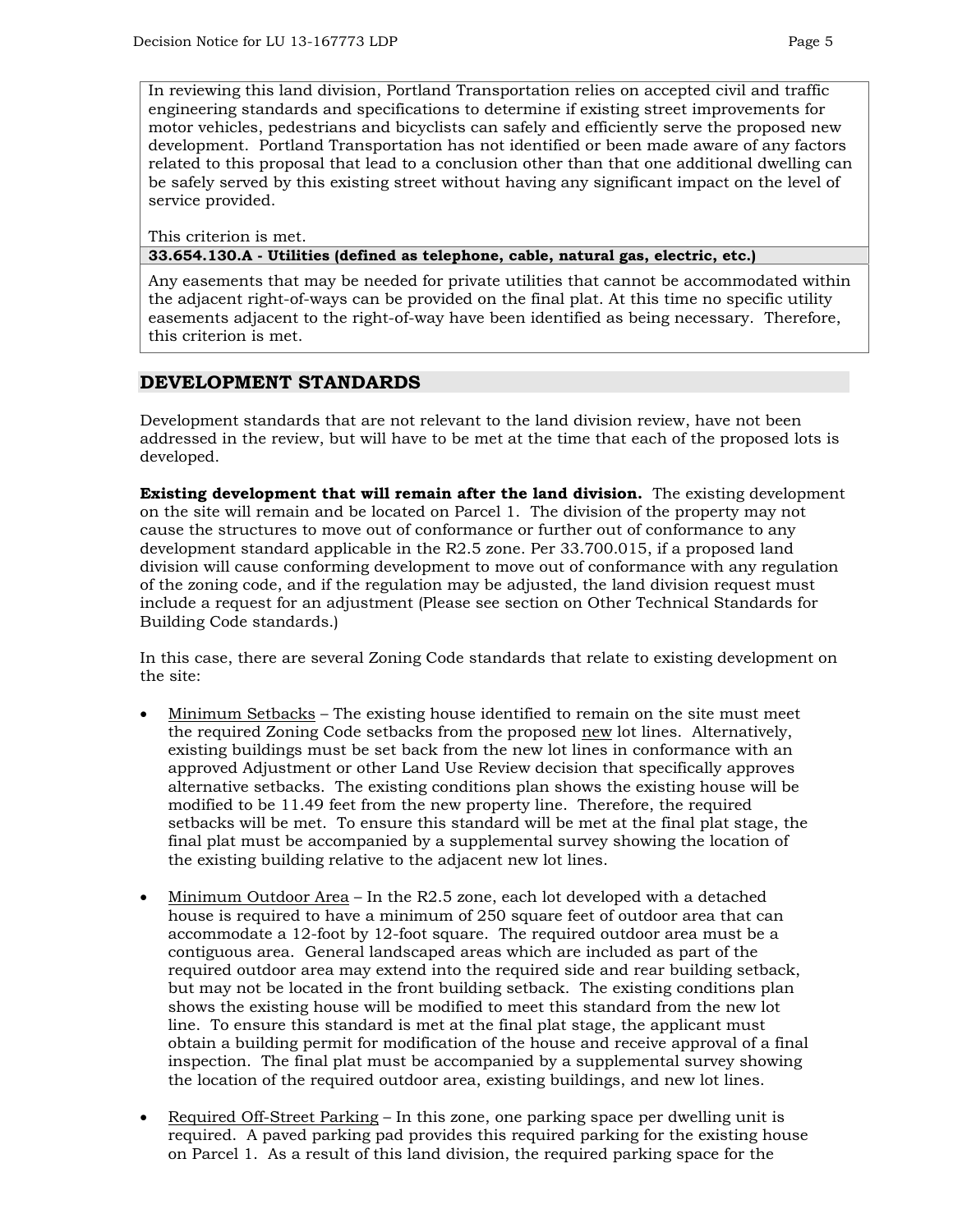existing house will be located on a different lot. In order to ensure that parking requirements continue to be met, a new parking space for the existing house must be constructed on Parcel 1 prior to final plat approval. The applicant has already obtained a zoning permit to construct a new parking space. Documentation of final inspection of this new parking space will be required prior to final plat approval.

With the conditions noted above, this land division proposal can meet the requirements of 33.700.015.

# **OTHER TECHNICAL REQUIREMENTS**

Technical decisions have been made as part of this review process. These decisions have been made based on other City Titles, adopted technical manuals, and the technical expertise of appropriate service agencies. These related technical decisions are not considered land use actions. If future technical decisions result in changes that bring the project out of conformance with this land use decision, a new land use review may be required. The following is a summary of technical service standards applicable to this preliminary partition proposal.

| <b>Bureau</b>                         | <b>Code Authority and Topic</b>                |  |  |
|---------------------------------------|------------------------------------------------|--|--|
| Development Services/503-823-7300     | Title 24 – Building Code, Flood plain          |  |  |
| www.portlandonline.com/bds            | Title 10 - Erosion Control, Site Development   |  |  |
|                                       | Administrative Rules for Private Rights-of-Way |  |  |
| Environmental Services/503-823-7740   | Title 17 – Sewer Improvements                  |  |  |
| www.portlandonline.com/bes            | 2008 Stormwater Management Manual              |  |  |
| Fire Bureau/503-823-3700              | Title 31 Policy B-1 – Emergency Access         |  |  |
| www.portlandonline.com/fire           |                                                |  |  |
| Transportation/503-823-5185           | Title 17 – Public Right-of-Way Improvements    |  |  |
| www.portlandonline.com/transportation | Transportation System Plan                     |  |  |
| Urban Forestry (Parks)/503-823-4489   | Title 20 - Street Trees and other Public Trees |  |  |
| www.portlandonline.com/parks          |                                                |  |  |
| Water Bureau/503-823-7404             | Title 21 – Water availability                  |  |  |
| www.portlandonline.com/water          |                                                |  |  |

As authorized in Section 33.800.070 of the Zoning Code conditions of approval related to these technical standards have been included in the Administrative Decision on this proposal.

- The applicant must meet the requirements of the Fire Bureau in regards to addressing requirements; ensuring adequate hydrant flow from the nearest fire hydrant or obtaining an approved Fire Bureau appeal to this requirement; and fire apparatus access, including aerial access. These requirements are based on the technical standards of Title 31 and Fire Bureau Policy B-1.
- The applicant must meet the requirements of Urban Forestry for street tree planting in the existing planter strips on NE Davis Street and NE 52nd Avenue, adjacent to Parcel 1, prior to final plat approval. This requirement is based on the standards of Title 20.

# **CONCLUSIONS**

The applicant has proposed a 2-parcel partition, as shown on the attached preliminary plan (Exhibit C.3). As discussed in this report, the relevant standards and approval criteria have been met, or can be met with conditions. The primary issues identified with this proposal are: ensuring existing development continues to meet applicable development standards, stormwater requirements for the new vacant parcel, and Fire Bureau requirements. With conditions of approval that address these requirements this proposal can be approved.

# **ADMINISTRATIVE DECISION**

**Approval** of a Preliminary Plan for a 2-parcel partition, that will result in two standard lots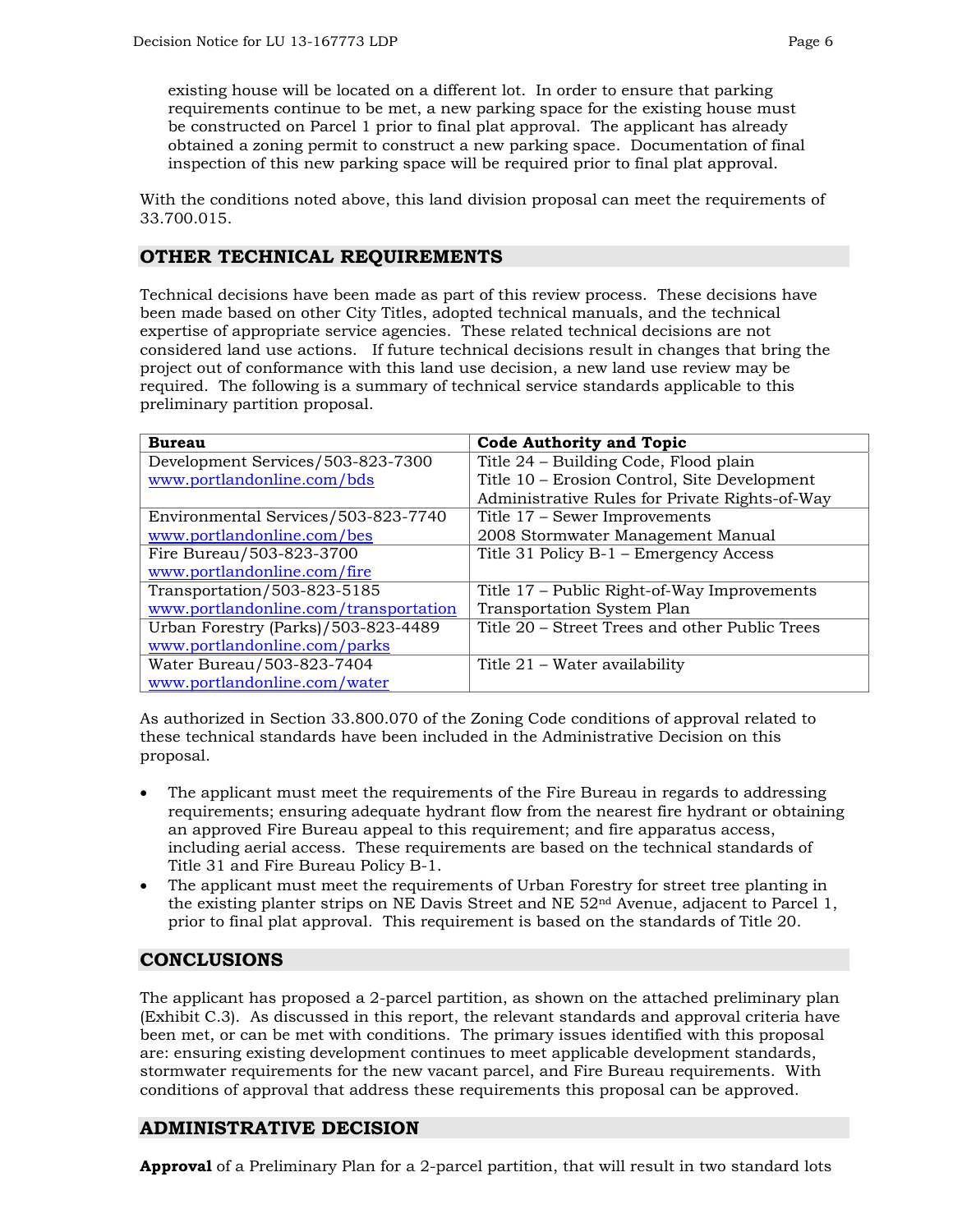as illustrated with Exhibits C.3 and C.4 subject to the following conditions:

**A. Supplemental Plan.** Three copies of an additional supplemental plan shall be submitted with the final plat survey for Land Use and BES review and approval. That plan must portray how the conditions of approval listed below are met. In addition, the supplemental plan must show the surveyed location of the following:

- Any buildings or accessory structures on the site at the time of the final plat application;
- Any driveways and off-street vehicle parking areas on the site at the time of the final plat application;
- The minimum required outdoor area;
- The proposed stormwater facilities for Parcel 2 that meets required setbacks;
- Modifications to the storm system for the existing house on Parcel 1;
- Any other information specifically noted in the conditions listed below.

#### **B. The following must occur prior to Final Plat approval:**

#### **Utilities**

- 1. The applicant shall meet the requirements of the Site Development Section of the Bureau of Development Services for the decommissioning of the existing sanitary sewer system on the site.
- 2. The applicant shall meet the requirements of the Bureau of Environmental Services concerning relocation of the sanitary sewer service connection to the existing home.
- 3. The applicant shall meet the requirements of the Fire Bureau for ensuring adequate hydrant flow from the nearest hydrant. The applicant must provide verification to the Fire Bureau that Appendix B of the Fire Code is met, the exception is used, or provide an approved Fire Code Appeal prior final plat approval.

#### **Existing Development**

- 4. The applicant must obtain a building permit and receive approval of a final inspection for modifications to the existing house that will remain on proposed Parcel 1 that demonstrate compliance with the following standards in relation to the proposed new lot lines:
	- 33.110.220 (Setbacks)
	- 33.110.235 (Required Outdoor Areas)
- 5. A parking space shall be installed on Parcel 1, in conformance with the applicable requirements of the Portland Zoning Code. A copy of the final inspection approval of a Zoning Permit shall be submitted, documenting that the parking space has been installed within the area to become Parcel 1. The new parking space must also be shown on the supplemental plan.
- 6. Documentation of the location of the stormwater disposal system for the existing house shall be submitted to the Bureau of Environmental Services. The location of any existing or required stormwater systems serving the existing home must be shown on the Supplemental Plan. If, as a result of final plat approval, the stormwater system for the existing home will extend beyond the boundaries of Parcel 1 (the lot with the existing home), then the applicant must provide finalized plumbing permits for modifications to the stormwater system that result in a system that meets City requirements.
- 7. The applicant must plant 2 street trees in the planter strips adjacent to Parcel 1 one along NE Davis Street and one along NE  $52<sup>nd</sup>$  Avenue. Street trees must be chosen from the City's approved street tree list for the size of the planting strip. Tree size requirements for residential sites are to be 2-inch caliper. The applicant must contact Urban Forestry at 503-823-4018 prior to selecting trees to discuss the species of trees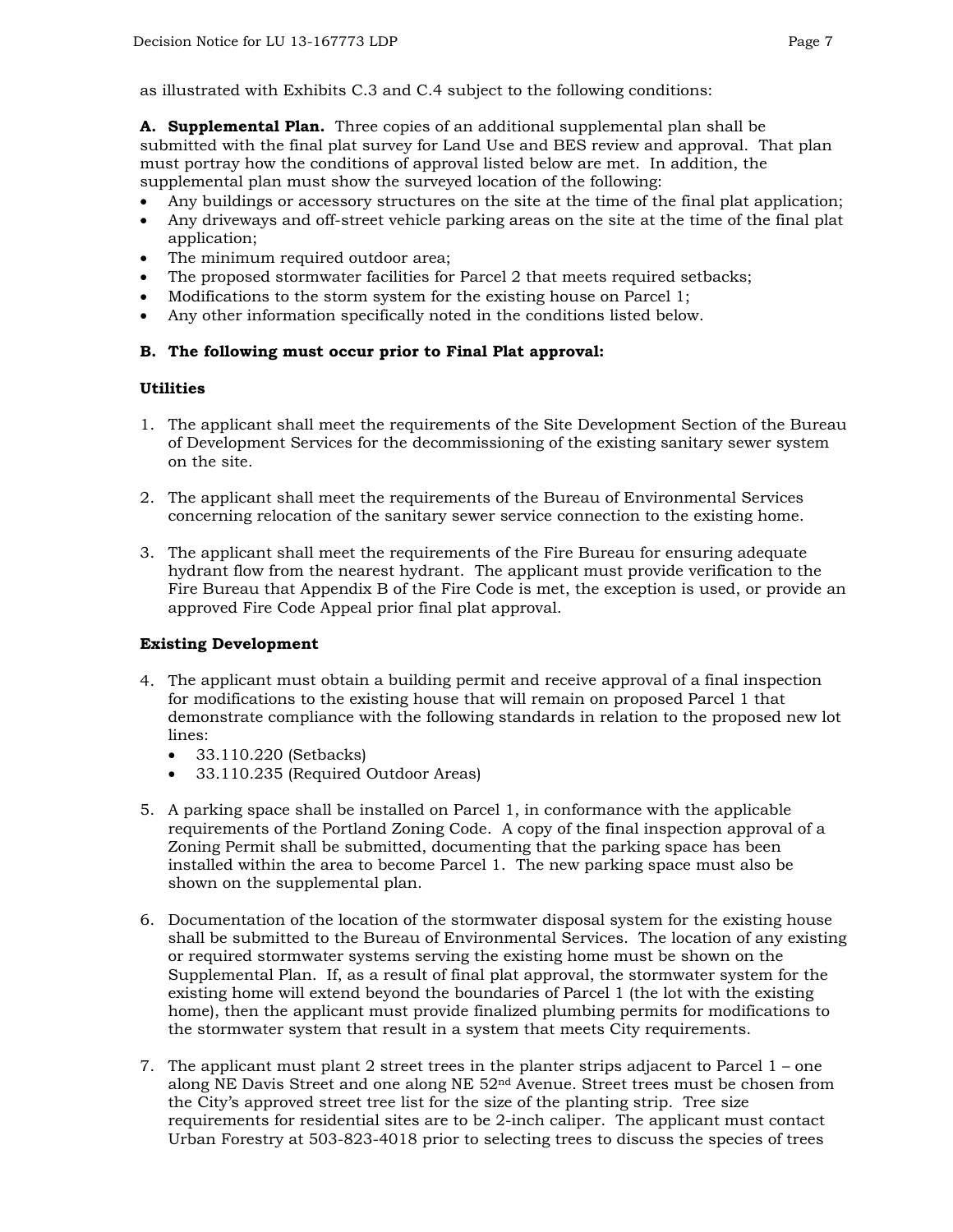that are permitted and to obtain the planting permit. Urban Forestry must inspect and approve the newly planted trees prior to final plat approval.

#### **C. The following conditions are applicable to site preparation and the development of individual lots:**

- 1. The applicant must meet the addressing requirements of the Fire Bureau for Parcel 2. The location of the sign must be shown on the building permit.
- 2. If required by Condition B.3, above, the applicant must meet any requirements identified through a Fire Code Appeal. This may include installation of residential sprinklers in the new dwelling unit on Parcel 2. Please refer to the final plat approval report for details on whether or not this requirement applies.
- 3. The applicant must provide a fire access way that meets the Fire Bureau requirements related to aerial fire department access. Aerial access applies to buildings that exceed 30 feet in height as measure to the bottom of the eave of the structure or the top of the parapet for a flat roof.

#### **Staff Planner: Rachel Whiteside**

# **Decision rendered by:**  $\sqrt{0000}$ ,  $\sqrt{9000}$  on October 1, 2013 By authority of the Director of the Bureau of Development Services

#### **Decision mailed October 3, 2013**

**About this Decision.** This land use decision is **not a permit** for development. A Final Plat must be completed and recorded before the proposed lots can be sold or developed. Permits may be required prior to any work. Contact the Development Services Center at 503-823-7310 for information about permits.

**Procedural Information.** The application for this land use review was submitted on June 13, 2013, and was determined to be complete on August 21, 2013.

*Zoning Code Section 33.700.080* states that Land Use Review applications are reviewed under the regulations in effect at the time the application was submitted, provided that the application is complete at the time of submittal, or complete within 180 days. Therefore this application was reviewed against the Zoning Code in effect on June 13, 2013.

*ORS 227.178* states the City must issue a final decision on Land Use Review applications within 120-days of the application being deemed complete. The 120-day review period may be waived or extended at the request of the applicant. In this case, the applicant did not waive or extend the 120-day review period. Unless further extended by the applicant, **the 120 days will expire on: December 19, 2013.**

**Some of the information contained in this report was provided by the applicant.**  As required by Section 33.800.060 of the Portland Zoning Code, the burden of proof is on the applicant to show that the approval criteria are met. The Bureau of Development Services has independently reviewed the information submitted by the applicant and has included this information only where the Bureau of Development Services has determined the information satisfactorily demonstrates compliance with the applicable approval criteria. This report is the decision of the Bureau of Development Services with input from other City and public agencies.

**Conditions of Approval.** If approved, this project may be subject to a number of specific conditions, listed above. Compliance with the applicable conditions of approval must be documented in all related permit applications. Plans and drawings submitted during the permitting process must illustrate how applicable conditions of approval are met. Any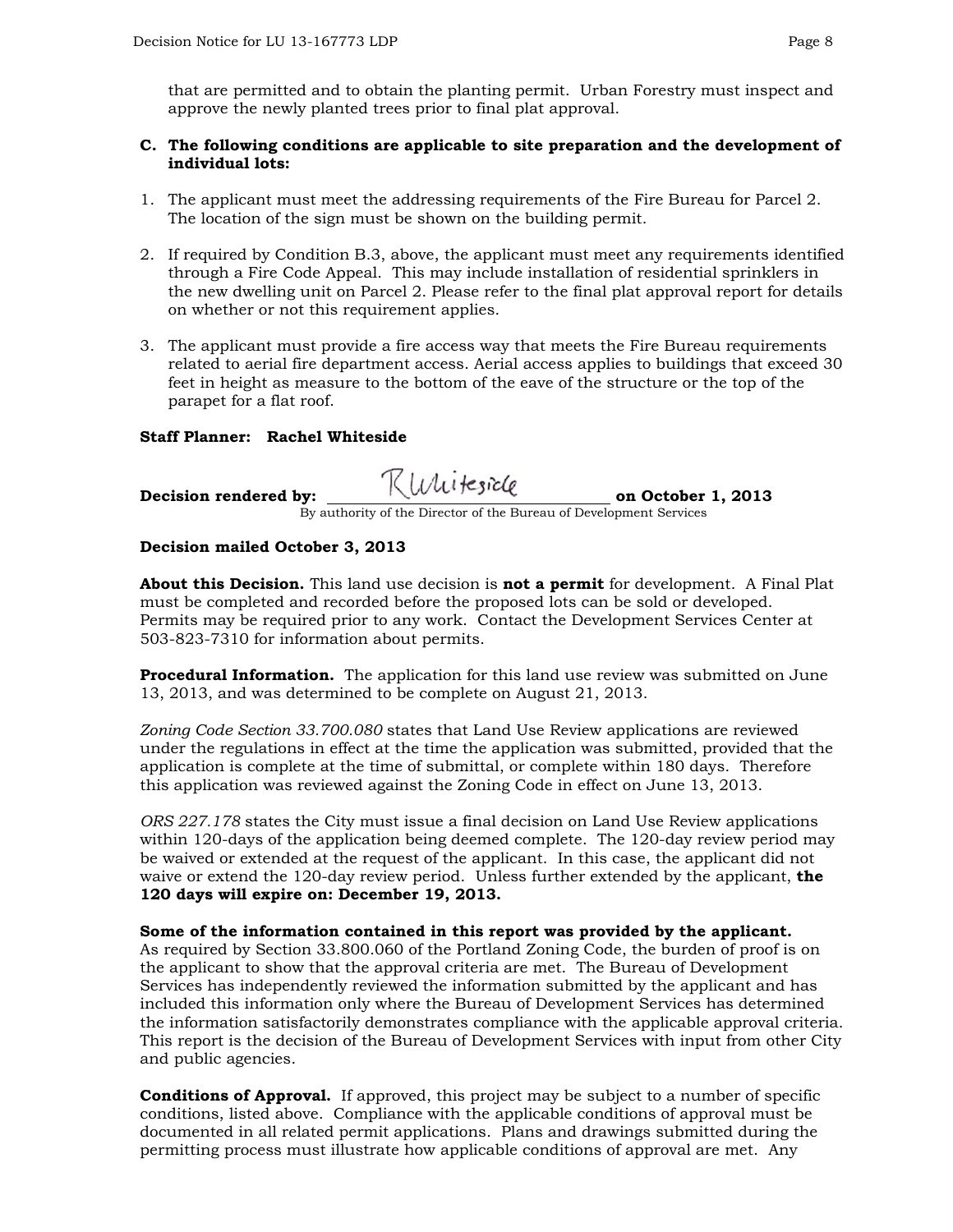project elements that are specifically required by conditions of approval must be shown on the plans, and labeled as such.

These conditions of approval run with the land, unless modified by future land use reviews. As used in the conditions, the term "applicant" includes the applicant for this land use review, any person undertaking development pursuant to this land use review, the proprietor of the use or development approved by this land use review, and the current owner and future owners of the property subject to this land use review.

**This decision, and any conditions associated with it, is final.** It may be appealed to the Oregon Land Use Board of Appeals (LUBA), within 21 days of the date the decision is mailed, as specified in the Oregon Revised Statute (ORS) 197.830. Among other things, ORS 197.830 requires that a petitioner at LUBA must have submitted written testimony during the comment period for this land use review. You may call LUBA at 1-503-373-1265 for further information on filing an appeal.

The file and all evidence on this case are available for your review by appointment only. Please call the Request Line at our office, 1900 SW Fourth Avenue, Suite 5000, phone 503- 823-7617, to schedule an appointment. I can provide some information over the phone. Copies of all information in the file can be obtained for a fee equal to the cost of services. Additional information about the City of Portland, city bureaus, and a digital copy of the Portland Zoning Code is available on the internet at [www.portlandonline.com](http://www.portlandonline.com/).

**Recording the land division.** The final land division plat **must** be submitted to the City **within three years** of the date of the City's final approval of the preliminary plan. This final plat must be recorded with the County Recorder and Assessors Office after it is signed by the Planning Director or delegate, the City Engineer, and the City Land Use Hearings Officer, and approved by the County Surveyor. **The approved preliminary plan will expire unless a final plat is submitted within three years of the date of the City's approval of the preliminary plan.** 

#### **EXHIBITS**

NOT ATTACHED UNLESS INDICATED

- A. Applicant's Statement:
	- 1. Original Narrative
	- 2. Arborist Report, dated 5/28/13
	- 3. Response to Incomplete Letter, dated 8/16/13
	- 4. Simplified Approach Form
- B. Zoning Map (attached)
- C. Plans/Drawings:
	- 1. Cover Sheet and Vicinity Plan
	- 2. Existing Conditions Plan
	- 3. Preliminary Plat (attached)
	- 4. Preliminary Site/Utility Plan (attached)
	- 5. Preliminary Grading Plan
	- 6. Stamped and Signed Survey
- D. Notification information:
	- 1. Mailing list
	- 2. Mailed notice
- E. Agency Responses:
	- 1. Bureau of Environmental Services
	- 2. Bureau of Transportation Engineering and Development Review
	- 3. Water Bureau
	- 4. Fire Bureau
	- 5. Site Development Review Section of BDS
	- 6. Bureau of Parks, Forestry Division
	- 7. Life Safety Review Section of BDS
- F. Correspondence: *none received*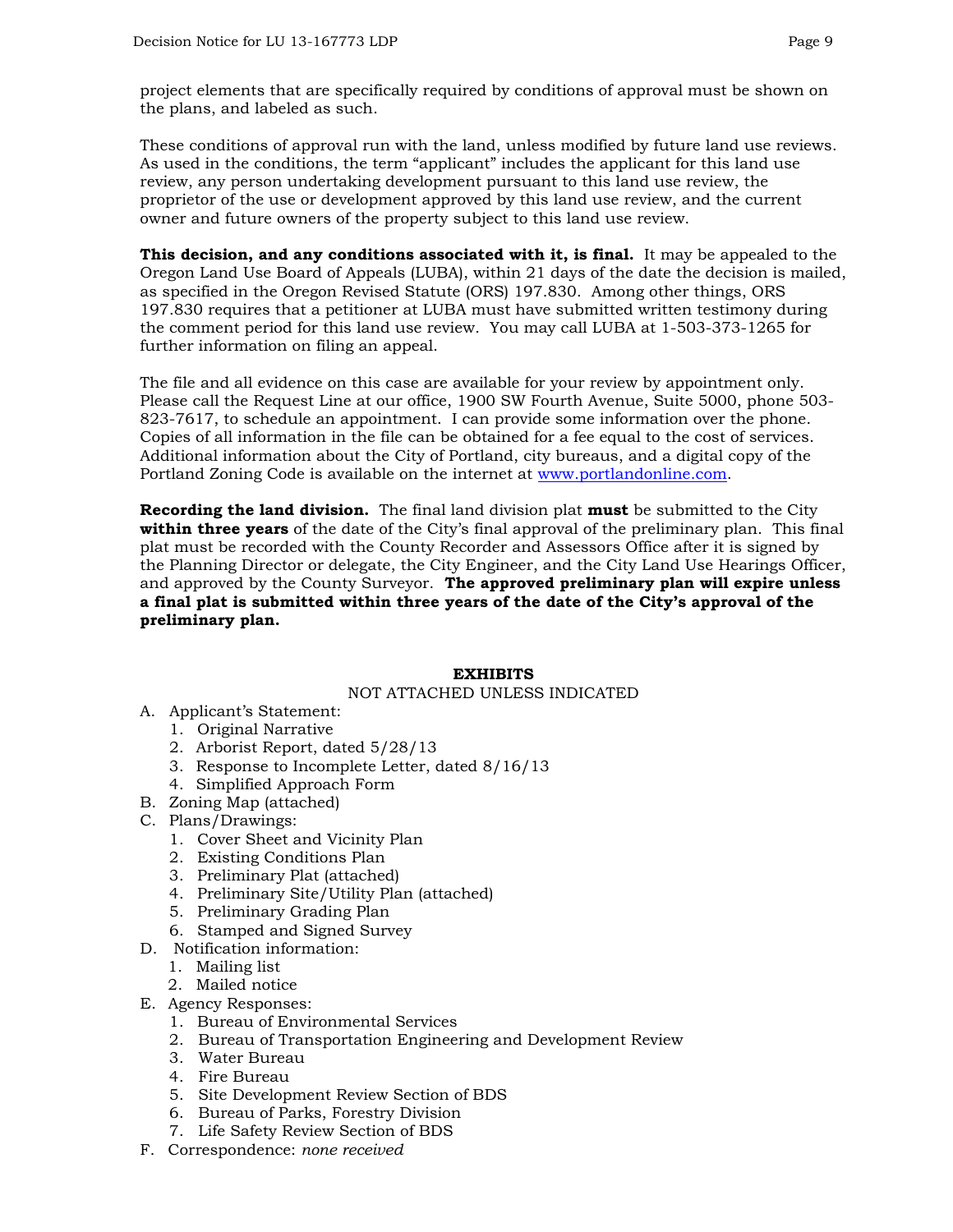- G. Other:
	- 1. Original LU Application
	- 2. Incomplete Letter, sent 7/9/13

**The Bureau of Development Services is committed to providing equal access to information and hearings. Please notify us no less than five business days prior to the event if you need special accommodations. Call 503-823-7300 (TTY 503-823-6868).**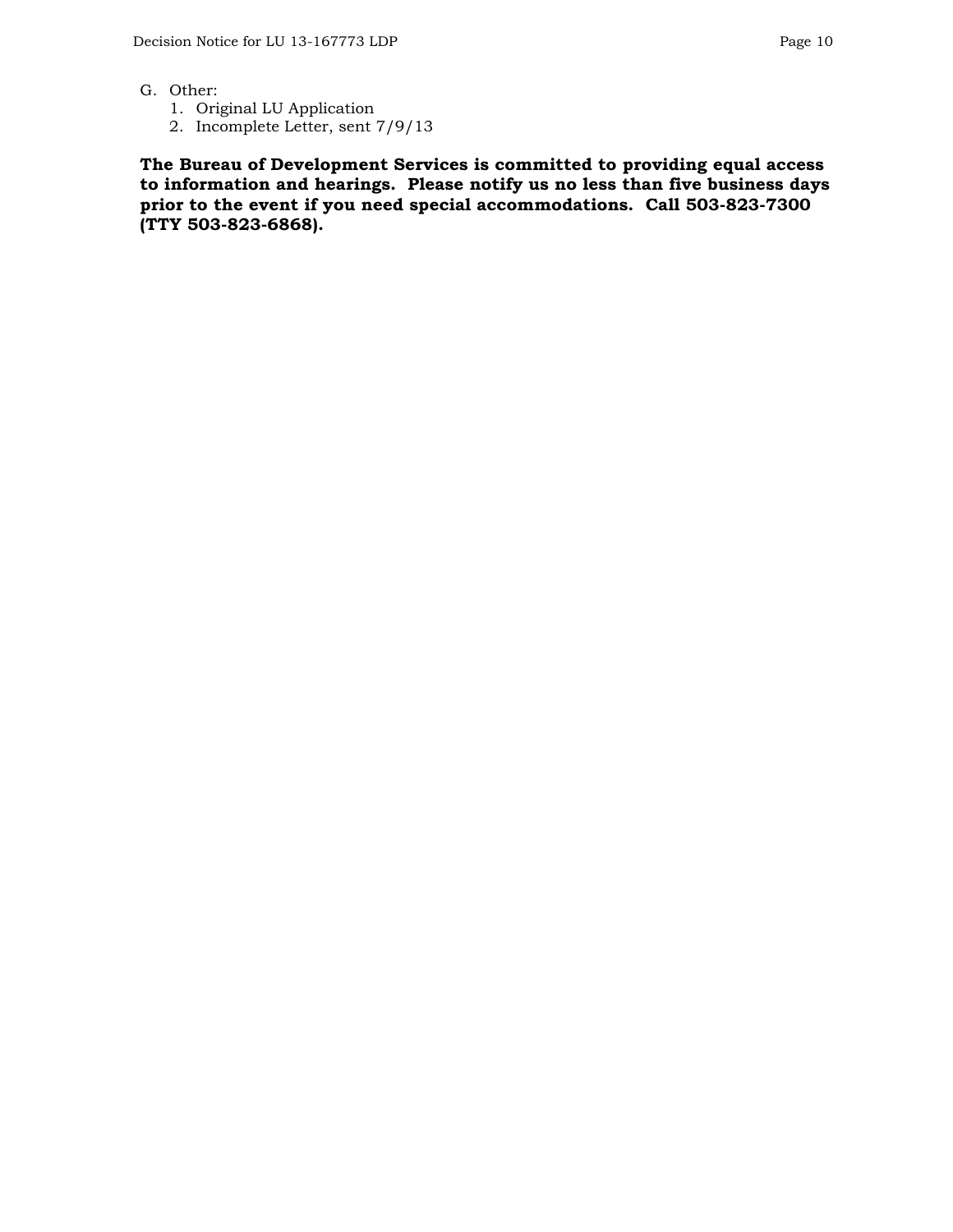